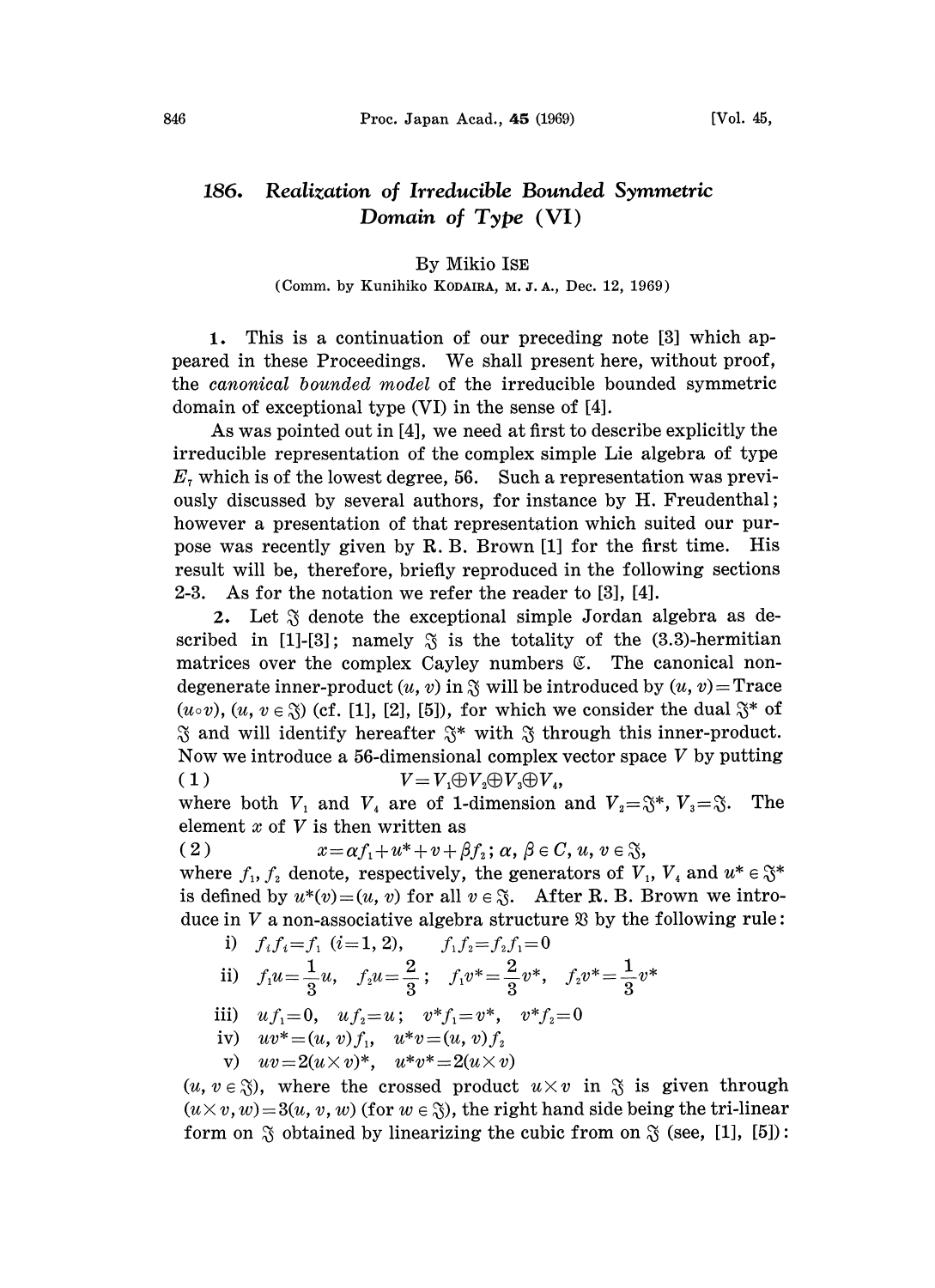No. 10] Irreducible Bounded Symmetric Domain of Type (VI) 847

det 
$$
(u) = \xi_1 \xi_2 \xi_3 + 2(x_3 x_1, \bar{x}_2) - \sum_{i=1}^3 \xi_i x_i x_i
$$
  $(u \in \mathfrak{F}).$ 

3. In the algebra  $\mathfrak B$  thus introduced we define the trace-function and the non-degenerate inner-product as follows:

$$
\text{Trace}\,(x) = \alpha + \beta, \quad (x, y) = \text{Trace}\,(xy)
$$

Trace  $(x) = \alpha + \beta$ ,  $(x, y) =$ Trace  $(xy)$ <br>Then, if we write  $x = \alpha f_1 + \alpha^* + b + \beta f_2$ ,  $y = \xi f_1 + c^* + d + \eta f_2$   $(\alpha, \beta, \xi, \eta)$  $\in C$ ; a, b, c,  $d \in \mathcal{S}$ ), we get

$$
(x, y) = \alpha \xi + \beta \eta + (a, d) + (b, c).
$$

Now we can associate, to this inner-product, the hermitian innerproduct:

$$
(3) \t\t \langle x, y \rangle = (x, \tilde{y}), \t(x, y \in V)
$$

and the corresponding norm  $||x|| = \langle x, x \rangle^{\frac{1}{2}}$ , where  $\tilde{y}$  denotes the complex-conjugation of y with respect to the real form  $V_{\bf r}: V_{\bf r} = {\alpha f_1 + u^*}$  $+v + \beta f_2 \in V$ ;  $\alpha, \beta \in R$ ;  $u, v \in \mathfrak{F}_R$  (see [3])}.

Let us now consider, among linear transformations of  $V$ , two special classes of them; namely  $\mathcal{D}=\mathcal{D}(\mathcal{D})$  denotes the derivation algebra of  $\mathfrak{B}$ , while  $\mathfrak{L} = \mathfrak{L}(\mathfrak{D})$  the set of all left-translations  $L(x)$  in V such that Trace  $(x)=0$ . Then  $\mathcal{D}\cap \mathcal{R}=\{0\}$ , so we get the direct sum: ( 4 )  $\mathfrak{G} = \mathfrak{D} \oplus \mathfrak{L}$  (in  $\mathfrak{a}(V)$ ).

 $\mathfrak G$  is closed under the bracket operation in  $\mathfrak{gl}(V)$ . In fact we have Proposition <sup>1</sup> (Brown [1]).

(i)  $[D, L(x)] = L(Dx)$  for  $D \in \mathcal{D}$ ,

(ii) 
$$
[L(f_1-f_2), L(u)] = \frac{2}{3}L(u)
$$
 for  $u \in \mathcal{X}$ ,

(iii) 
$$
[L(f_1-f_2), L(v^*)] = -\frac{2}{3}L(v^*)
$$
 for  $v^* \in \mathfrak{F}^*$ ,

(iv) 
$$
[L(u), L(v)] = [L(u^*), L(v^*)] = 0
$$
 for  $u, v \in \mathcal{S}$ ,

( v )  $[L(u), L(v^*)]=(u, v)L(f_1-f_2)+E;$ 

where  $E \in \mathcal{D}$  and is given by

$$
E=2\cdot R\left(-\frac{1}{3}(u, v)e+u\circ v\right)+2\cdot[R(u), R(v)]
$$

(R denotes the right translation in the algebra  $\mathfrak{F}$ ; see [2]).

Thus,  $\mathfrak G$  is a complex linear Lie algebra which is turned out to be isomorphic to the complex simple Lie algebra of exceptional type  $E<sub>7</sub>$ [1], while  $\mathcal D$  is a subalgebra of  $\mathcal G$  and is isomorphic to the complex simple Lie algebra of type  $E_{\rm s}$ . Furthermore the following holds

Proposition 2 (Brown [1]).

(i)  $\mathfrak{D}(V_1)=0, \mathfrak{D}(V_4)=0; \mathfrak{D}(\mathfrak{F})\subset \mathfrak{F}, \mathfrak{D}(\mathfrak{F}^*)\subset \mathfrak{F}^*;$ <br>(ii) the representation of  $\mathfrak{D}$  over  $\mathfrak{F}=V_3$  is the irreducible one of  $\mathfrak D$  in the sense of Chevalley and Schafer [2], and the representation of  $\mathcal{D}$  over  $\mathfrak{F}^* = V$ , is its contragredient one.

4. In this section we describe a symmetric pair of  $\otimes$  corresponding to the irreducible bounded domain of type (VI); namely a symmetric pair of type EVII (see [6]):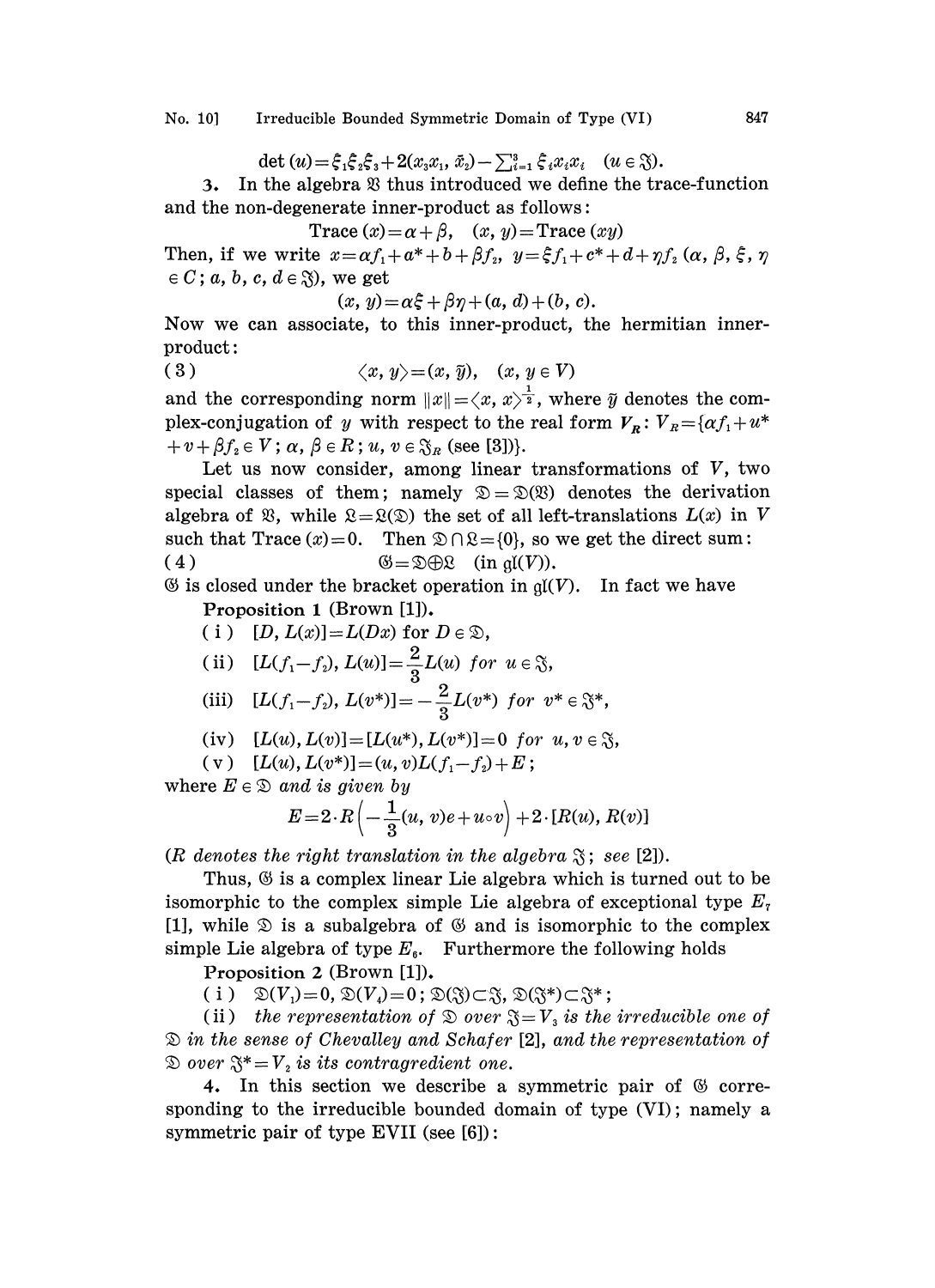Proposition 3. A symmetric pair  $\mathcal{B}=\Re\bigoplus\mathcal{M}$  of type EVII is given by

 $\mathbb{R} = \mathbb{D} \oplus \{L(f_1 - f_2)\}, \quad \mathbb{W} = \{L(u) + L(v^*); u, v \in \mathbb{S}\},$ 

and a complex symmetric pair in the sense of [4] is furnished with

 $\mathfrak{M}=\mathfrak{N}^+\oplus \mathfrak{N}^-~;~~\mathfrak{N}^+={L(u)}~;~u\in \mathfrak{J}\},~~\mathfrak{N}^-={L(v^*)}~;~v\in \mathfrak{J}\}$ 

namely  $\mathfrak{N}^*$  are naturally isomorphic to  $\mathfrak{F}.$ 

A compact form  $\mathfrak{G}_u$  of  $\mathfrak{G}$  will be given by the following

**Proposition 4.**  $\mathfrak{G}_n$  is the linear closure over R spanned by the following elements:

> $\sqrt{-1}L(f_1-f_2), \sqrt{-1}L(u^*+u), L(u^*-u)$   $(u \in \mathfrak{F}_R),$  $\sqrt{-1} R(v)$   $(v \in \mathfrak{F}_R)$ ,  $E \in \mathfrak{D}_R(\mathfrak{F})$ ,

where the elements in the second line are generators of a compact form of  $\mathfrak{D}(=$ the Lie algebra of type  $E_{\mathfrak{g}}$ ) (see [3]).

Hence, the complex-conjugation  $\iota$  of  $\mathfrak{E}$  over  $\mathfrak{G}_u$  can be, restricted on  $\mathfrak{M}=\mathfrak{N}^+\oplus \mathfrak{N}^-$ , expressed as below:

 $\iota: L(u) \rightarrow -L(\tilde{u}^*), L(u^*) \rightarrow -L(\tilde{u}) \ (u \in \mathfrak{F}).$ 

Next, we denote by  $\tilde{\rho}$  the representation of Brown described in §3 and by  $\rho_K$  the restriction of  $\tilde{\rho}$  to  $\Re$ , then  $(\rho_K, V)$  is completely reducible and is decomposed into irreducible components  $(\rho_i, V_i)$  $(1 \le i \le 4)$  as in (1). In fact, both  $(\rho_1, V_1)$  and  $(\rho_4, V_4)$  are scaler representations which are explicitly observed from §2, and  $(\rho_2, V_2)$  and  $(\rho_{3}, V_{3})$  are described in Proposition 2 in § 3.

Furthermore we have to show the decomposition  $(1)$  of V satisfies the conditions claimed in  $[4]$ , § 2.

Proposition 5.  $\mathfrak{R}^+(V_1) = 0$ ,  $\mathfrak{R}^+(V_1) \subset V_{i-1}$   $(2 \le i \le 4)$ ;  $\mathfrak{R}^-(V_1) \subset V_{i-1}$  $(1\leq i \leq 3), \, \mathfrak{N}^{-}(V_4)=0.$ 

Thus, as for the notation in [4], we have  $p=n_1=1, r=n_2=27$ ,  $n_{3}=27$ ,  $n_{4}=1$ ,  $q=55$ , whence our domain D has to be realized in  $\mathfrak{F}\cong V_{2}^{*}$ , which is a complex vector space of dimension 27.

 $n_3=27$ ,  $n_4=1$ ,  $q=55$ , whence our domain D has to be realized in  $\mathfrak{F}\cong V_2^*$ ,<br>which is a complex vector space of dimension 27.<br>5. Let  $Z=L(u)\in \mathfrak{N}^+$  ( $u\in \mathfrak{F}$ ). Then  $Z^*=-\iota(Z)\in \mathfrak{N}^-$  is equal to<br> $L(\tilde{u$ 5. Let  $Z = L(u) \in \mathfrak{N}^+$   $(u \in \mathfrak{J})$ . Then  $Z^* = -\iota(Z) \in \mathfrak{N}^-$  is equal to to the decomposition (1) of V, Z and  $Z^*$  are written in the following matrix-forms, taking suitable bases of  $V_i$  (1  $\le i \le 4$ ):

$$
Z = \begin{pmatrix} 0 & Z_1 \\ & Z_2 \\ & & Z_3 \end{pmatrix}, \quad Z^* = \begin{pmatrix} 0 \\ Z_1^* \\ & Z_2^* \\ & & Z_3^* \end{pmatrix}.
$$

Hence, for  $X_1 \in \mathfrak{F}^*$ , the adjoint operator  $\theta[Z^*, Z]$  for  $[Z^*, Z] \in \mathfrak{K}$  (see [4]) is

 $\theta[Z^*, Z]$ :  $X_1 \rightarrow (Z_1 Z_1^* + Z_1^* Z_1 - Z_2 Z_2^*) X_1$ 

where the linear mapping  $Z_1: \mathfrak{F}^* \to C$  is identified with an element of  $\mathfrak{F}$ ,  $Z_i^*: C \to \mathfrak{F}^*$  with one of  $\mathfrak{F}^*, Z_2: \mathfrak{F} \to \mathfrak{F}^*$  with one of  $\mathfrak{F}^* \otimes \mathfrak{F}^*, Z_i^*: \mathfrak{F} \to \mathfrak{F}$  $Z_1^*: C \rightarrow \mathfrak{F}^*$  with one of  $\mathfrak{F}^*, Z_2: \mathfrak{F} \rightarrow \mathfrak{F}^*$  with one of  $\mathfrak{F}^* \otimes \mathfrak{F}^*, Z_2^*: \mathfrak{F} \rightarrow \mathfrak{F}$